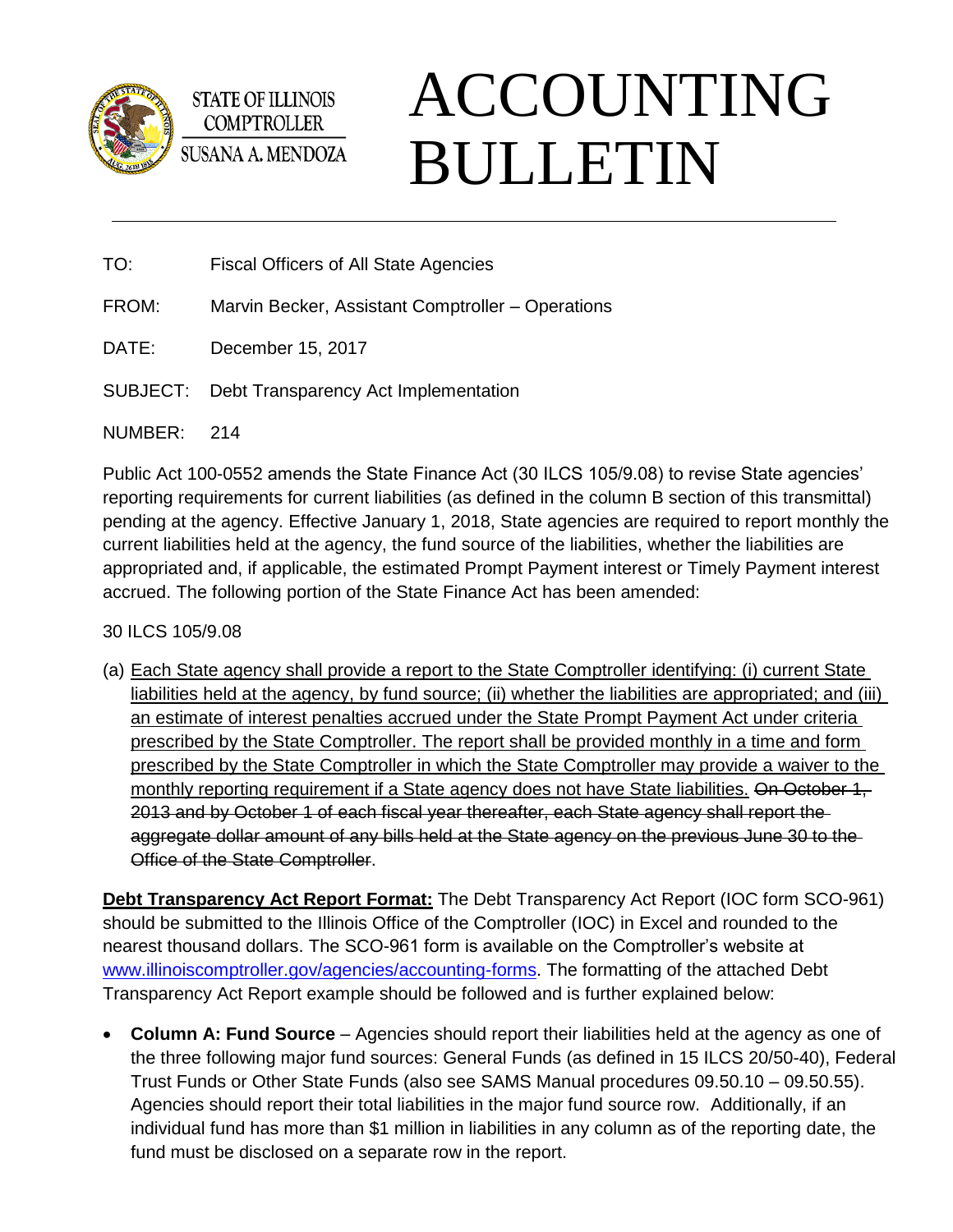• **Column B: Agency Liabilities** –This column should include all current liabilities held at the agency, regardless of whether the agency has sufficient appropriation to cover the liability. Liabilities associated with continuing or non-appropriations should also be included in the agency's liabilities. For the purposes of this report, a liability is recognized when the agency is in receipt of an invoice/bill or other documentation containing sufficient information necessary to process a payment. Although, the assignment of an appropriation is not required to be considered a liability, the fund will need to be specified. If the fund is not determinable at the reporting date, the liability should be assigned to the most likely fund from which it will be paid.

Intergovernmental payments (including Revolving Fund payments) and agency liabilities that have been initiated into the Court of Claim process should be included in each agency's individual report.

Payroll liabilities (including accrued vacation and sick pay) should not be included.

- **Column C: Late Payment Interest** This column should include Prompt Payment interest payments (30 ILCS 540) or "Timely Pay" interest payments (215 ILCS 5/368 (a)) when the associated warrants have already been issued by the IOC and the agency has not sent the interest vouchers to the IOC. These Prompt Payment interest and Timely Pay interest payments should not be included in Columns B, G, H, I, J or K. This is not to include interest vouchers that have been sent to the IOC.
- **Column D: Pending Liabilities**  An estimate of any liability over \$1 million incurred by the State but not yet properly invoiced to the State should be reported as pending liabilities. Agencies should develop an estimation technique that has documented procedures that can be reviewed by the IOC upon request or by the agency's auditors. Agencies should use the Narrative section to describe the estimation technique used or provide any other relevant explanations or comments. The estimated liabilities in Column D should not be included in Column B.

Column D should not include Prompt Payment interest or Timely Pay interest calculated on vouchers that are still held by the agency. This Prompt Payment interest should be reported in Column G, H, I and J, and the Timely Pay interest should be reported in Column K.

Intergovernmental payments (including Revolving Fund payments) should be included in each agency's individual report.

Payroll liabilities (including accrued vacation and sick pay) should not be included.

- **Column E: Liabilities to be Submitted Within 10 Days** In this column identify the portion of liabilities from Columns B, C and D, greater than \$10 million, that are anticipated to be submitted to the Office of Comptroller for payment processing within 10 days after the conclusion of this reporting period.
- **Column F: Unappropriated Liabilities** This column should report any projected shortfalls in appropriations for the current fiscal year relative to the expected liabilities (including anticipated payroll costs) estimated for the fiscal year. These shortfalls may result in the need for supplemental appropriations in order to pay all liabilities in the current fiscal year. For example,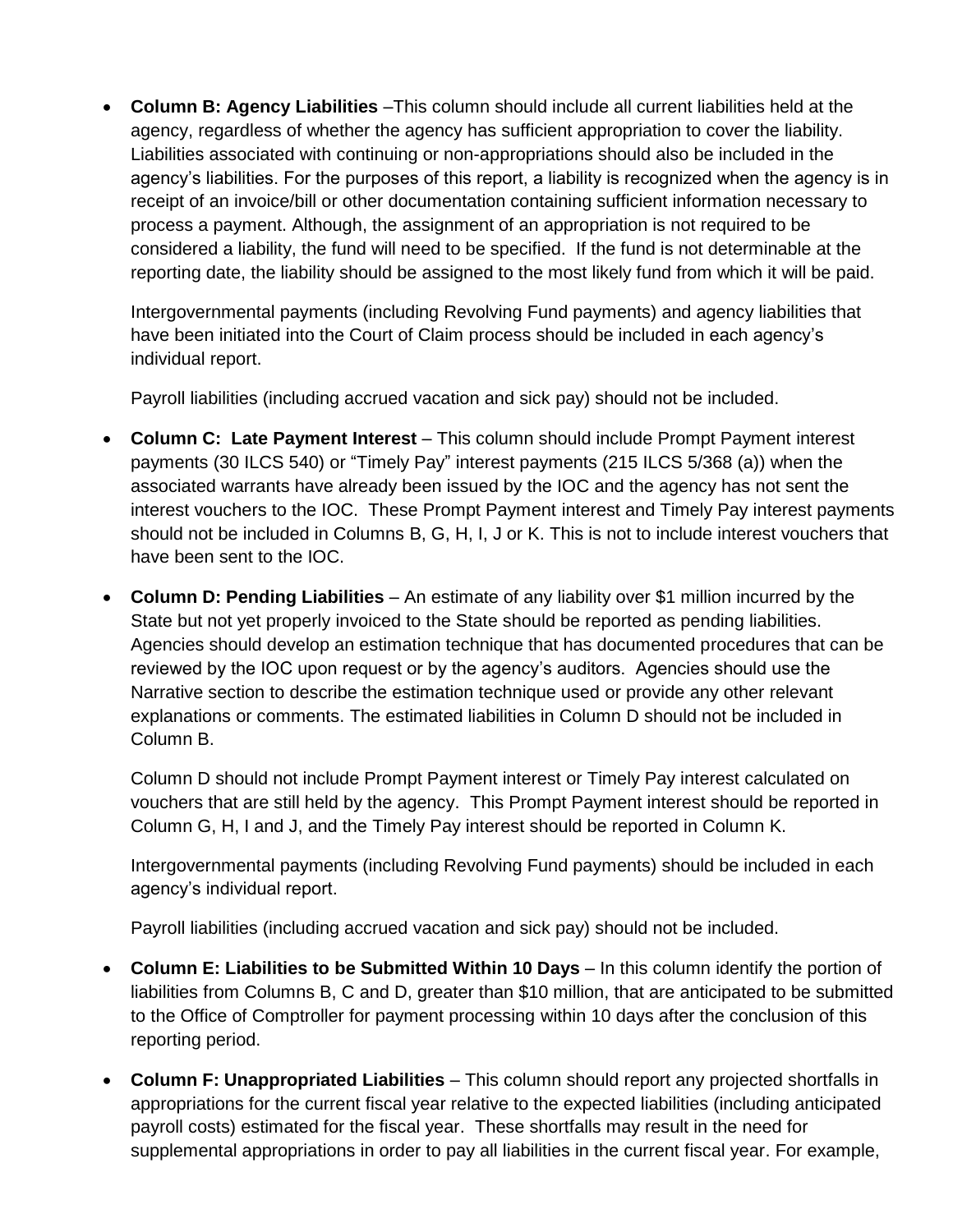an agency expects to incur \$250,000 of liabilities from the General Revenue Fund for fiscal year 2018, but it only has \$235,000 in appropriation authority. The agency would report \$15,000 in Column F. This amount can include estimated shortfalls in the current fiscal year that are expected to result from insufficient appropriations in prior fiscal years. This column is not intended for non-appropriated activity.

- **Columns G, H, I, J and K: Estimated Late Payment Interest Penalties Accrued** These columns should include Prompt Payment interest or Timely Pay interest calculated on vouchers that are still held by the agency. The interest should be calculated to the end of the reporting period. Prompt Payment interest should be reported as to the age of the associated vouchers in the applicable column: Column G – Interest owed on vouchers aged between 91 and 120 days late; Column H - between 121 and 180 days late; Column I - between 181 and 365 days late; and Column J - more than 365 days late. Timely Pay interest should be reported in Column K for associated vouchers over 30 days late. Agencies reporting Timely Pay interest should complete the SCO-961A to provide additional details on the interest. The form is available on the Comptroller's website at [www.illinoiscomptroller.gov/agencies/accounting-forms.](http://www.illinoiscomptroller.gov/agencies/accounting-forms)
- **Variance Analysis:** If a separately reported fund from Columns B and D has a variance from the prior reporting period that is greater than \$10 million, agencies must provide an explanation in the Variance Analysis section of the form. Agencies may also use this section to further explain any other variations in their Debt Transparency Act Report.
- **Narrative:** This section can be used to explain any estimation techniques used or provide any other relevant explanations or comments the agency wishes to provide.

**Universities:** Due to unique funding, the IOC has provided separate reporting requirements for the Universities. Universities should complete the SCO-961B form which is available on the Comptroller's website at [www.illinoiscomptroller.gov/agencies/accounting-forms.](http://www.illinoiscomptroller.gov/agencies/accounting-forms)

**Due Dates:** This report is due on the 10th calendar day of each month. If the 10th calendar day falls on a State holiday and/or weekend, the report is due the workday prior to that State holiday and/or weekend. The first report is due January 10, 2018 for the reporting period ending December 31, 2017.

**Submission:** The report should be sent via email to [dtareport@illinoiscomptroller.gov.](mailto:dtareport@illinoiscomptroller.gov) The subject of the email should be "Debt Transparency Act Report" and the body of the email should include the following fields: agency name, agency number, agency contact person, and agency contact phone number. The excel report should be attached to the email. If the agency is reporting \$0 liabilities it should be noted in the body of the email and the excel attachment is not required.

Accounting Bulletin 214 replaces Accounting Bulletin 191.

If you have any questions concerning this Accounting Bulletin, please contact Chris Maley at 217- 524-4924 or [chris.maley@illinoiscomptroller.gov.](mailto:chris.maley@illinoiscomptroller.gov) Agencies may access this and other Accounting and Payroll bulletins on the Comptroller's website at [http://www.illinoiscomptroller.gov/agencies.](http://www.illinoiscomptroller.gov/agencies)